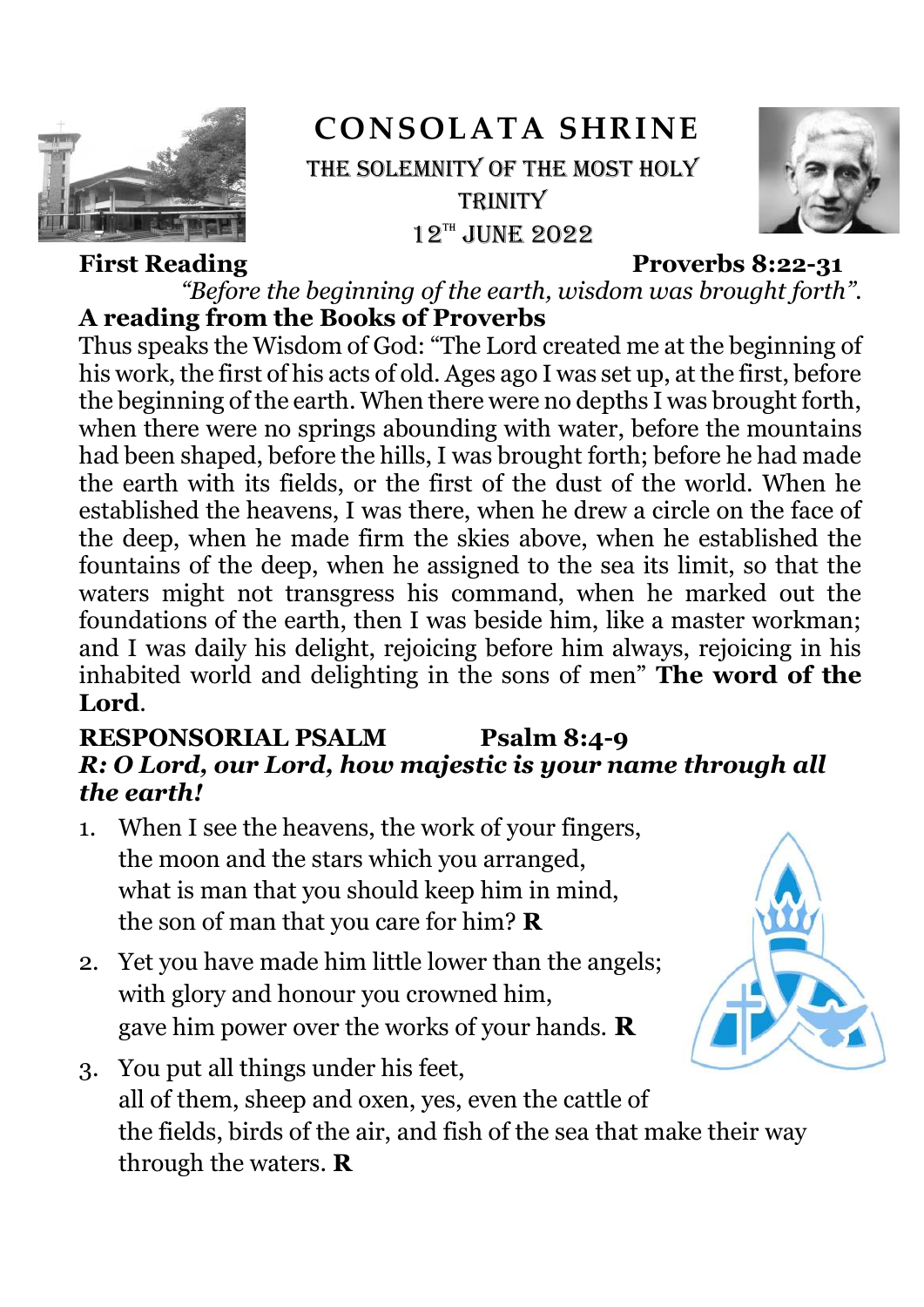#### **SECOND READING Rom 5:1-5**

*"To God through Christ in the love which is poured out through the Spirit."*

**A reading from the first Letter of Saint Paul to the Romans**

Brethren: Since we are justified by faith, we have peace with God through our Lord Jesus Christ. Through him we have obtained access to this grace in which we stand, and we rejoice in our hope of sharing the glory of God. More than that, we rejoice in our sufferings, knowing that suffering produces endurance, and endurance produces character, and character produces hope, and hope does not disappoint us, because God's love has been poured into our hearts through the Holy Spirit who has been given to us. **The word of the Lord**.



### **Alleluia, Alleluia**

Glory to the Father, the Son, and the Holy Spirit: to God who is, who was, and who is to come. **Alleluia**



### **GOSPEL John 16:12-15**

*Whatever the Father has is mine. The Spirit will receive what I give and tell you about it.*

# **A reading from the holy Gospel according to John**



At that time: Jesus said to his disciples, "I have yet many things to say to you, but you cannot bear them now. When the Spirit of truth comes, he will guide you into all the truth; for he will not speak on his own authority, but whatever he hears he will speak, and he will declare to you the things that are to come. He will glorify me, for he will take what is mine and declare it to you. All that Father has is mine; therefore I said that he will take what is mine and declare it to you."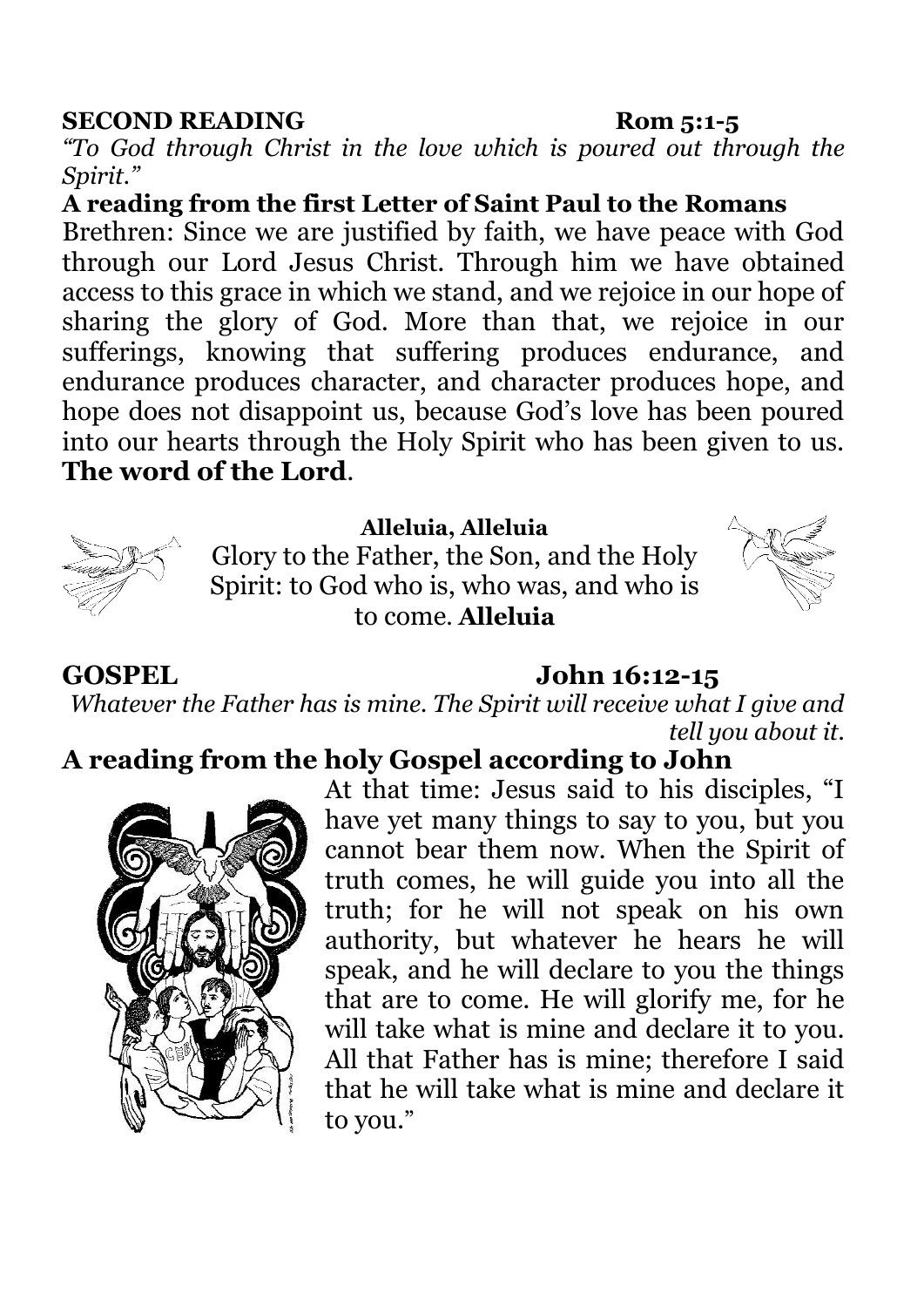# **Reflection – Glorious Processions by PhD***. Scott Hanh*

In today's Liturgy we're swept through time in glorious procession—from



before earth and sky were set in place to the coming of the Spirit upon the new creation, the Church. We begin in the heart of the Trinity, as we listen to the testimony of Wisdom in today's First Reading. Eternally begotten, the first-born of God, He is poured forth from of old in the loving delight of the Father. Through Him the heavens were established, the foundations of the earth fixed. From before the beginning, He was with the Father as His "Craftsman," the artisan by which all things were made. And He took special delight, He tells us, in the crowning glory of God's handiwork—the human race, the

"sons of men." In today's Psalm, He comes down from heaven, is made a little lower than the angels, comes among us as "the Son of Man". All things are put under His feet so that He can restore to humanity the glory for which we were made from the beginning, the glory lost by sin. He tasted death that we might be raised to life in the Trinity, that His name might be made glorious over all the earth. Through the Son, we have gained grace and access in the Spirit to the Father, as Paul boasts in today's Epistle. The Spirit, the Love of God, has been poured out into our hearts—a Spirit of adoption, making us children of the Father once more. This is the Spirit that Jesus promises in today's Gospel. His Spirit comes as divine gift and anointing, to guide us to all truth, to show us "the things that are coming," the things that were meant to be from before all ages—that we will find peace and union in God, we will share the life of the Trinity, we will dwell in God as He dwells in us.